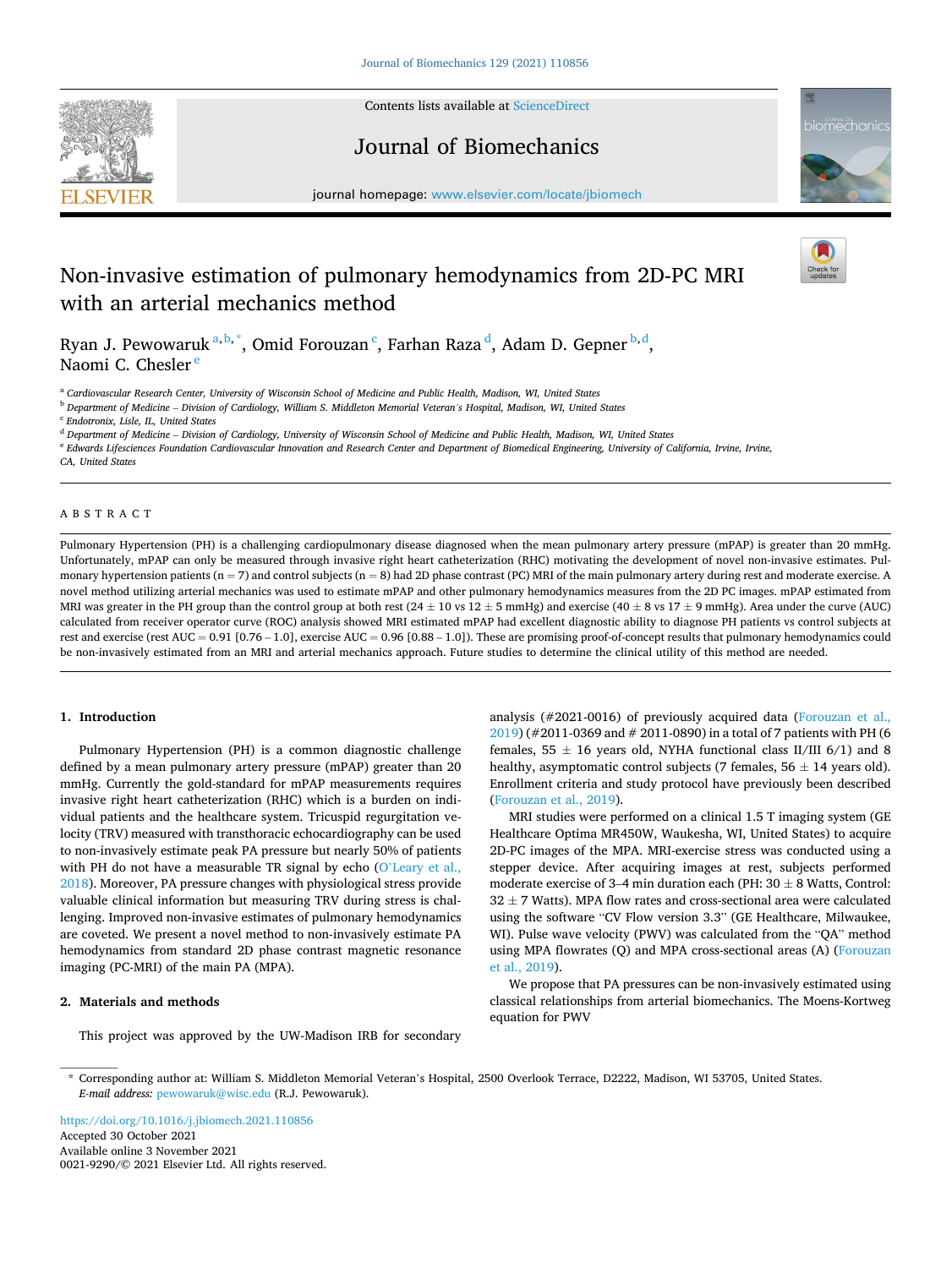$$
PWV = \sqrt{\frac{Eh}{\rho D}}\tag{1}
$$

where E is elastic modulus, h is wall thickness,  $\rho$  is density, and D is diameter, and the Law of Laplace for inflation of a linearly elastic cylindrical tube

$$
P_s - P_d = \frac{Eh}{(1 - \nu^2)R_d} \left(1 - \sqrt{\frac{A_d}{A_s}}\right)
$$
 (2)

where P is pressure,  $\nu$  is Poisson's ratio (1/2), R is radius, and A<sub>d</sub> and A<sub>s</sub> are luminal cross-section area at diastole and systole, respectively, can be rearranged to calculate pulmonary artery pulse pressure (PAPP) from PWV and cross-sectional MPA areas at diastole and systole [\(Pewowaruk](#page-2-0)  and Roldán-Alzate, 2019).

$$
PAPP = \frac{8}{3}\rho P W V^2 \left(1 - \sqrt{\frac{A_d}{A_s}}\right) \tag{3}
$$

where  $\rho$  is the density of blood (1050 kg/m<sup>3</sup>).

The remaining PA hemodynamic metrics (mean PA pressure [mPAP], systolic [sPAP], and diastolic [dPAP]) can be calculated using strong linear relationships ( $r^2 > 0.95$ ) for both PH and control subjects ([Saouti et al., 2010](#page-2-0)) because the pulmonary circulation remodels to maintain a fixed product of resistance and compliance.

$$
mPAP = \frac{PAPP - 4.5}{0.88} \tag{4}
$$

$$
sPAP = 1.54 \cdot mPAP + 2.7
$$

 $dPAP = 0.66* mPAP - 1.8$ 

Total pulmonary resistance (TPR = mPAP / Cardiac Output) and PA compliance (PAC = Stroke Volume / PAPP) can also be calculated from the non-invasively estimated PA pressures.

We also evaluated the effect on non-linear arterial mechanics on our estimation of PA pressure from a linear mechanics approximation in a simulated population of 10,000 control individuals and 10,000 individuals with PH. This number was chosen because it produced smooth receiver-operator-characteristic curves. Based on the model proposed by Fung for soft tissue in elongation [\(Fung, 1967\)](#page-2-0), an exponential model of arterial mechanics was created

$$
P = \left(P_d + \frac{\alpha}{\gamma}\right) e^{\gamma \left(\frac{A}{\lambda_d} - 1\right)} - \frac{\alpha}{\gamma}
$$

that has both non-linear (*γ*) and linear (*α*) contributions to arterial stiffness

$$
A_d \frac{dP}{dA} = \gamma P + \alpha. \tag{6}
$$

The simulated populations were created through normal distributions that matched the measured distributions of mPAP, PA area, relative area change, and PWV from our clinical study [\(Forouzan et al.,](#page-2-0)  [2019\)](#page-2-0). PWV was calculated with the Bramwell-Hill equation evaluated at diastolic pressure

$$
PWV = \sqrt{\frac{A_d}{\rho}} \frac{dP}{dA}
$$

and mPAP was then estimated from Equations (3) and (4). mPAP estimation was repeated after introducing random error to PWV with standard deviations of up to 1 m/s.

**Table 1**  Non-Invasively Estimated Pulmonary Hemodynamics.

|                                   | Control $(n = 7)$ |             | Pulmonary<br>Hypertension $(n = 8)$ |             |
|-----------------------------------|-------------------|-------------|-------------------------------------|-------------|
|                                   | Rest              | Exercise    | Rest                                | Exercise    |
| Mean PA Pressure (mmHg)           | $12 + 5$          | $17 + 9$    | $24 + 10$                           | $40 + 8$    |
| Systolic PA Pressure (mmHg)       | $21 + 8$          | $29 + 14$   | $39 + 15$                           | $64 + 12$   |
| Diastolic PA Pressure (mmHg)      | $6 + 4$           | $9 + 6$     | $14 + 6$                            | $25 + 5$    |
| PA Pulse Pressure (mmHg)          | $15 + 5$          | $20 + 8$    | $25 + 9$                            | $40 + 7$    |
| <b>Total Pulmonary Resistance</b> | $1.9 +$           | $1.9 + 0.9$ | $4.7 +$                             | $4.5 + 0.9$ |
| (Wood Units)                      | 0.8               |             | 2.7                                 |             |
| PA Compliance (mL/mmHg)           | $6.8 +$           | $5.7 + 2.3$ | $3.4 +$                             | $2.0 + 0.2$ |
|                                   | 2.7               |             | 1.1                                 |             |

PA – Pulmonary artery.

### **3. Results**

mPAP estimated from MRI was greater in the PH group than the control group at both rest (24  $\pm$  10 vs 12  $\pm$  5 mmHg) and exercise (40  $\pm$ 8 vs  $17 \pm 9$  mmHg, Table 1). TPR estimated from MRI was also greater in the PH group than the control group at both rest  $(4.7 \pm 2.7 \text{ vs } 1.9 \pm 0.8$ Wood units) and exercise (4.5  $\pm$  0.9 vs 1.9  $\pm$  0.9 Wood units). Similar results were found for sPAP, dPAP, and PA compliance (Table 1). In the 5 individuals with PH who had invasive RHC measurements as a part of the study protocol, mPAP was underestimated at rest ( $27 \pm 10$  vs  $33 \pm 6$ ) mmHg) and during exercise (42  $\pm$  8 vs 45  $\pm$  10 mmHg). The amount of underestimation was smaller during exercise.

The diagnostic capability of non-invasively estimated mPAP and TPR to differentiate control subjects from PH patients were assessed using receiver - operator characteristic (ROC) curve analysis to calculate area under the curve (AUC) ([Fig. 1](#page-2-0)). Note that the healthy, asymptomatic control subjects did not undergo invasive RHC to confirm normal PA pressures. Non-invasively estimated mPAP had excellent diagnostic ability to differentiate control subjects from PH patients at rest and with exercise (rest AUC = 0.91 [0.76 – 1.0], exercise AUC = 0.96 [0.88 – 1.0]). Non-invasively estimated TPR also had excellent diagnostic ability to differentiate control subjects from PH patients (rest AUC = 0.98 [0.93  $-1.0$ ], exercise AUC = 0.96 [0.88 - 1.0]).

In the simulated population ([Fig. 2\)](#page-2-0), a strong association was observed between actual and estimated mPAP. Similar to 5 individuals with RHC measurements, estimated mPAP was consistently lower than actual mPAP. Introducing PWV error decreased AUC ([Fig. 2](#page-2-0)). For the anticipated PWV error standard deviation of 0.6 m/s ([Forouzan et al.,](#page-2-0)  [2015\)](#page-2-0), AUC was 0.81 compared to 0.99 without PWV error.

#### **4. Discussion**

This proof-of-concept study demonstrates that it may be feasible to non-invasively estimate mean PA pressures from MRI of the MPA using an arterial mechanics approach. Results from ROC curve analysis were promising and suggest the proposed method could be a useful noninvasive tool to estimate pulmonary hemodynamics at rest or under physiological stress. PA pressures physically depend on PWV squared, so the accuracy of this method depends heavily on precise quantification of PA PWV, which can be challenging due to the short length of the MPA. Non-invasive estimation of mPAP using standard 2D echo could potentially be implemented from Doppler using the diameter-velocity method for PWV ([Feng and Khir, 2010](#page-2-0)).

Study limitations include small sample sizes and that control subjects did not have RHC. Tracking changes in PA pressures over time in patients with PH is another capability that a non-invasive tool should possess but was not assessed in this cross-sectional study.

In conclusion, we show promising proof-of-concept results that pulmonary hemodynamics could be non-invasively estimated from an MRI and arterial mechanics approach. Future studies to determine the clinical utility of this method are needed and should include both larger